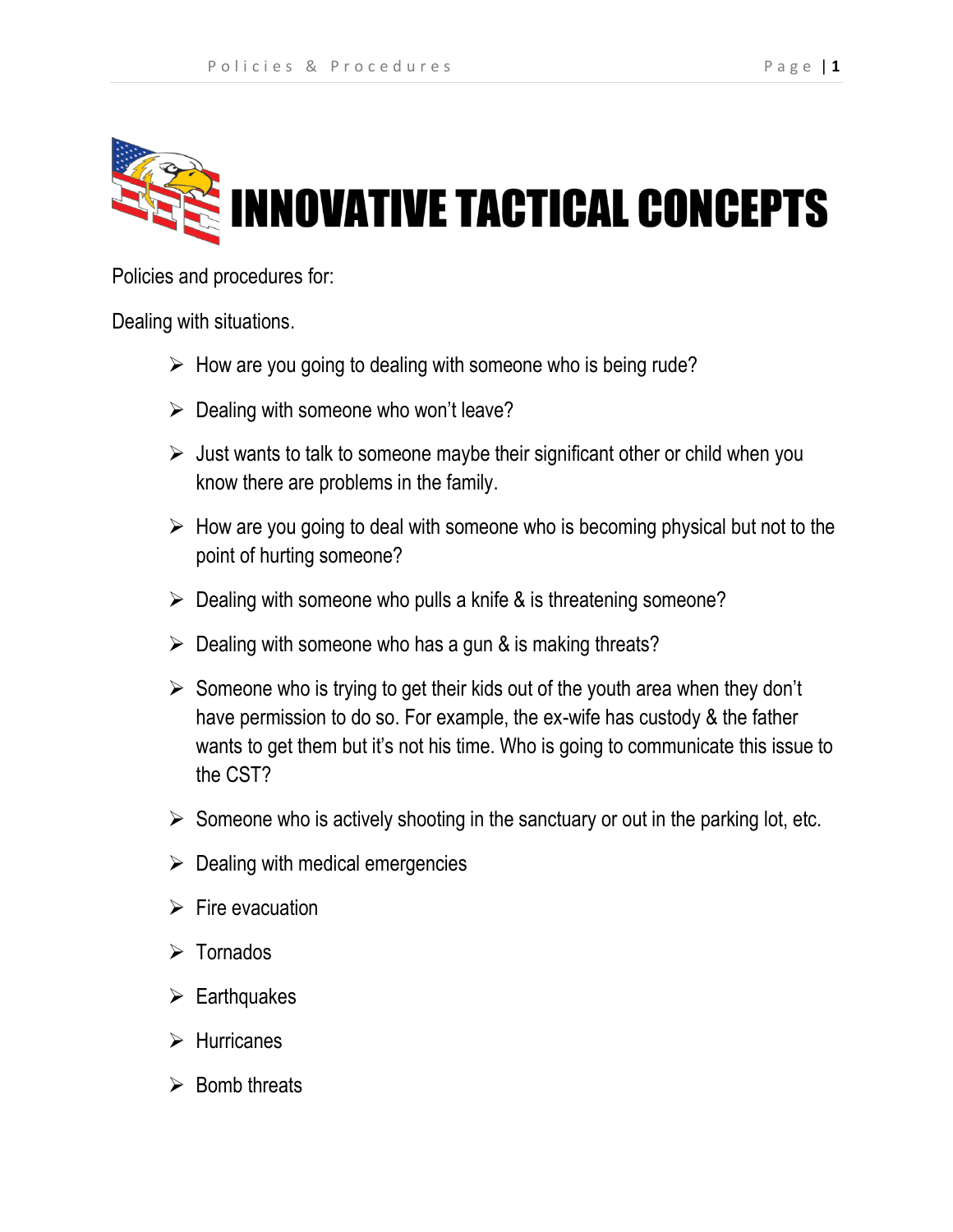- $\triangleright$  Contacting the water department if a water main breaks
- $\triangleright$  Contacting the gas company if there is a gas leak.
- $\triangleright$  Contacting the electric company in the event of a power outage
- $\triangleright$  What are you going to do if the power goes out during the service. Who is going to take charge of the people in the service & other areas.
- $\triangleright$  DO NOT take the water not working, gas leak, or power outage for granted! This could be part of the plan that someone has though long and hard about. What are you going to do with any or all of these things?
- What the team is going to do if a team member leaves.
- What the team is going to do if a team member breaks policies.
- Church disruptions by gay activists, etc.
- Protestors outside of your church on your parking lot
- Protestors standing across the street
- Who is going to be the PR person if the media becomes involved? Need to talk with pastor & elders about this ahead of time.
- Documentation of medical emergencies, people of interest, incidents, etc.
- Any time you have a publicized event such as a revival, area church gathering, etc., your team MUST be there! More people expected the bigger numbers the team needs to have there!!!
- Church safety team member call offs
- Church safety team member no shows
- Allowed number of absences when scheduled to be on duty.
- Trades (is it frequent? Is so why? Is someone not committed or do they have a good reason for not being there? This is a JOB!!!)